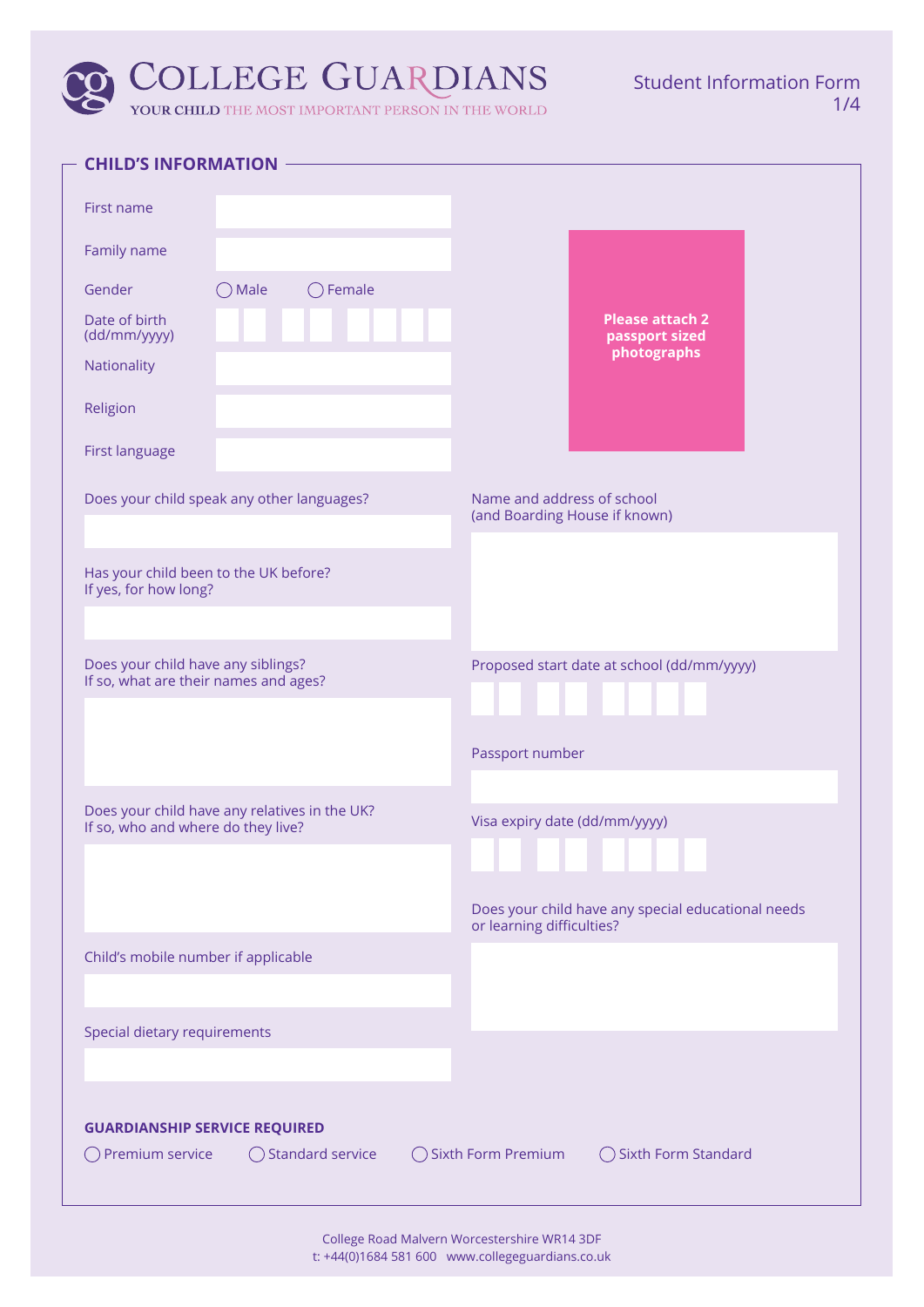| <b>Father</b>             |                                                       | <b>Mother</b>             |
|---------------------------|-------------------------------------------------------|---------------------------|
| Full name and title       |                                                       | Full name and title       |
| Home telephone            |                                                       | Home telephone            |
| <b>Business telephone</b> |                                                       | <b>Business telephone</b> |
| Mobile telephone          |                                                       | Mobile telephone          |
| <b>Email address</b>      |                                                       | <b>Email address</b>      |
| Occupation                |                                                       | Occupation                |
| Home address              |                                                       | Home address              |
| <b>Business address</b>   |                                                       | <b>Business address</b>   |
|                           | <b>Emergency contact if parents cannot be reached</b> |                           |
| <b>Name</b>               |                                                       | Mobile telephone          |

# **MEDICAL INFORMATION**

| Does your child suffer from any of the following? If yes, please give details |                                                                                                 |                           |               |
|-------------------------------------------------------------------------------|-------------------------------------------------------------------------------------------------|---------------------------|---------------|
| <b>Diabetes</b>                                                               |                                                                                                 |                           |               |
| Migraine                                                                      |                                                                                                 |                           |               |
| Epilepsy                                                                      |                                                                                                 |                           |               |
| Any other illness or disability?                                              |                                                                                                 |                           |               |
|                                                                               |                                                                                                 |                           |               |
|                                                                               | Has your child ever suffered from any infectious diseases? $\bigcirc$ Yes (please give details) |                           | $\bigcirc$ No |
|                                                                               |                                                                                                 |                           |               |
|                                                                               | Is your child allergic to or actively sensitive to anything?                                    | Yes (please give details) | ( ) No        |
|                                                                               |                                                                                                 |                           |               |

College Road Malvern Worcestershire WR14 3DF t: +44(0)1684 581 600 www.collegeguardians.co.uk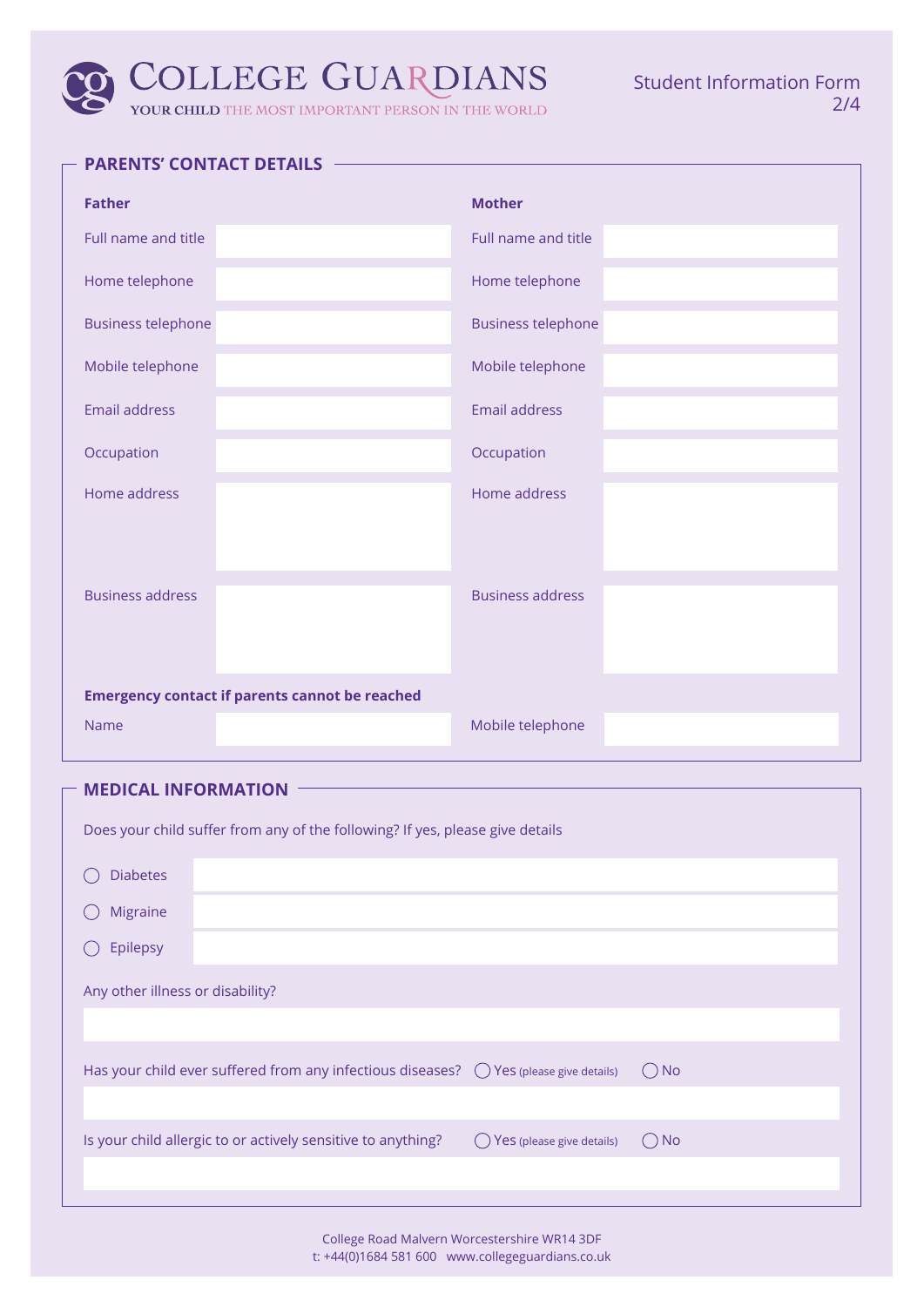Student Information Form 3/4

| <b>MEDICAL INFORMATION</b>                                                                                                                                                  |                       |       |                                                                                     |               |                       |               |
|-----------------------------------------------------------------------------------------------------------------------------------------------------------------------------|-----------------------|-------|-------------------------------------------------------------------------------------|---------------|-----------------------|---------------|
| Immunisation record                                                                                                                                                         | Dates given if known: |       |                                                                                     |               | Dates given if known: |               |
| Diphtheria                                                                                                                                                                  |                       |       | $\bigcirc$ BCG                                                                      |               |                       |               |
| Tetanus                                                                                                                                                                     |                       |       | $\bigcirc$ Hepatitis A                                                              |               |                       |               |
| <b>Whooping Cough</b>                                                                                                                                                       |                       |       | $\bigcirc$ Hepatitis B                                                              |               |                       |               |
| Polio                                                                                                                                                                       |                       |       | $\bigcirc$ Meningitis C                                                             |               |                       |               |
| Hib                                                                                                                                                                         |                       |       | COVID-19<br>$($ )                                                                   |               |                       |               |
| ◯ Measles, Mumps,<br>Rubella (MMR)                                                                                                                                          |                       |       |                                                                                     |               |                       |               |
| Has your child had any other immunisations? $\bigcirc$                                                                                                                      |                       |       | Yes (please give details)                                                           | $\bigcirc$ No |                       |               |
| Does your child suffer with any mental health conditions? $\bigcirc$ Yes (please give details)                                                                              |                       |       |                                                                                     |               | $\bigcirc$ No         |               |
| Does your child suffer from hay fever?                                                                                                                                      |                       |       | Yes (how badly and please give details of any medication)                           |               |                       | $\bigcirc$ No |
| Does your child suffer from travel sickness?                                                                                                                                |                       | $($ ) | Yes (how badly and please give details of any medication)                           |               |                       | $\bigcirc$ No |
| Is your child currently taking any medication?                                                                                                                              |                       | $($ ) | Yes (please give details and if appropriate a translation in English) $\bigcirc$ No |               |                       |               |
| Does your child suffer from asthma?                                                                                                                                         |                       | $($ ) | Yes (how badly and please give details of any medication)                           |               |                       | $\bigcirc$ No |
| Is there any reason why your child cannot take part in active games or sports?                                                                                              |                       |       |                                                                                     |               |                       |               |
| Please tell us about your child's interests, their hobbies, their likes and dislikes and their personality in general.<br>Please continue if necessary on a separate sheet. |                       |       |                                                                                     |               |                       |               |
|                                                                                                                                                                             |                       |       |                                                                                     |               |                       |               |
|                                                                                                                                                                             |                       |       |                                                                                     |               |                       |               |
|                                                                                                                                                                             |                       |       | Malyarn Warcastorshire WD1                                                          |               |                       |               |